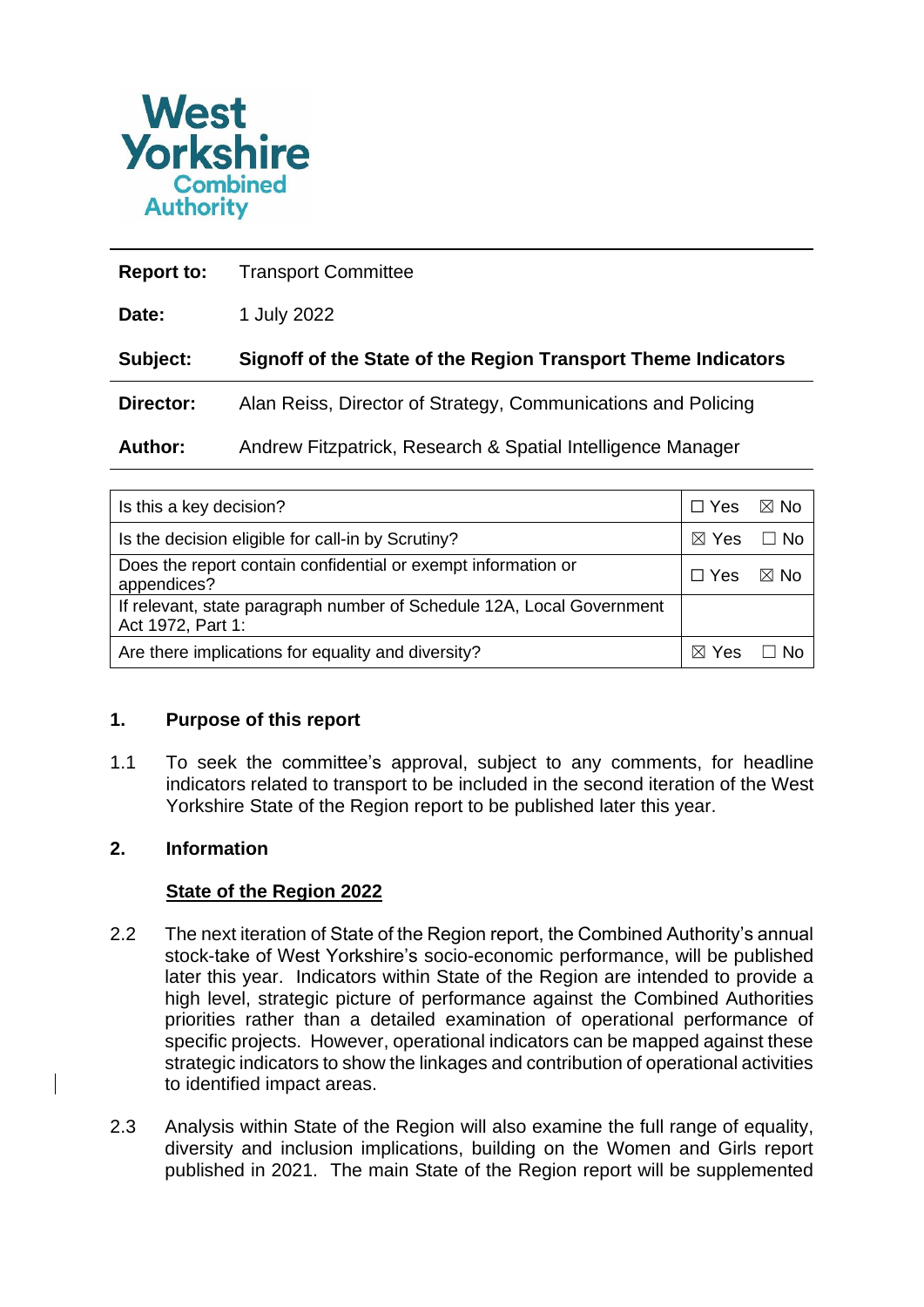with a series of published interactive dashboards which will allow users to drill down into the available data for each indicator under each priority.

# **Proposed indicators**

- 2.4 State of the Region 2021 assessed performance against 40 headline indicators linked to the Strategic Economic Framework priorities. The suite of indicators included in the next iteration of State of the Region will be thematically grouped by the Combined Authorities corporate priorities:
	- Enabling a diverse, skilled workforce and accessible learning for all
	- Creating an accessible clean and customer focused transport system
	- Driving economic growth and innovation to enable good jobs
	- Championing culture, sport and creativity
	- Building a sustainable, nature rich and carbon neutral region
	- Empowering our communities, towns and cities to thrive
	- Supporting community safety and accountable proactive policing

The indicators for the priority of "Creating an accessible clean and customer focused transport system" are shown below. The appendix provides the headline position of these indicators using the most recently available data. When published the State of the Region report will include detail on socioeconomic breakdowns (where available), as well as examining indicators through an Equality, Diversity and Inclusion (EDI) lens.

- Access inequality ratio (the ratio of the number of jobs accessible in 30 minutes using the bus network from most deprived areas in West Yorkshire, relative to the number of jobs accessible by car in 30 minutes from same areas, during the morning peak)
- West Yorkshire mode share (trips per person per year by mode)
- Average distance travelled by mode (new in State of the Region for 2022)
- Reported road casualties
- MCard ticket transactions
- Satisfaction with highway infrastructure
- Satisfaction with public transport
- 2.5 Pending any feedback from Transport Committee, it is proposed to retain these indicators for future reporting as they remain core measures of West Yorkshire's progress on improving transport in the region.
- 2.6 Notably, a much wider suite of transport indicators are included in the Transport Strategy's Annual Monitoring Report 'The State of the Transport' which will be presented to Transport Committee later this year. The branding of this report will be tweaked to help tie this together with the State of The Region 2022 Report.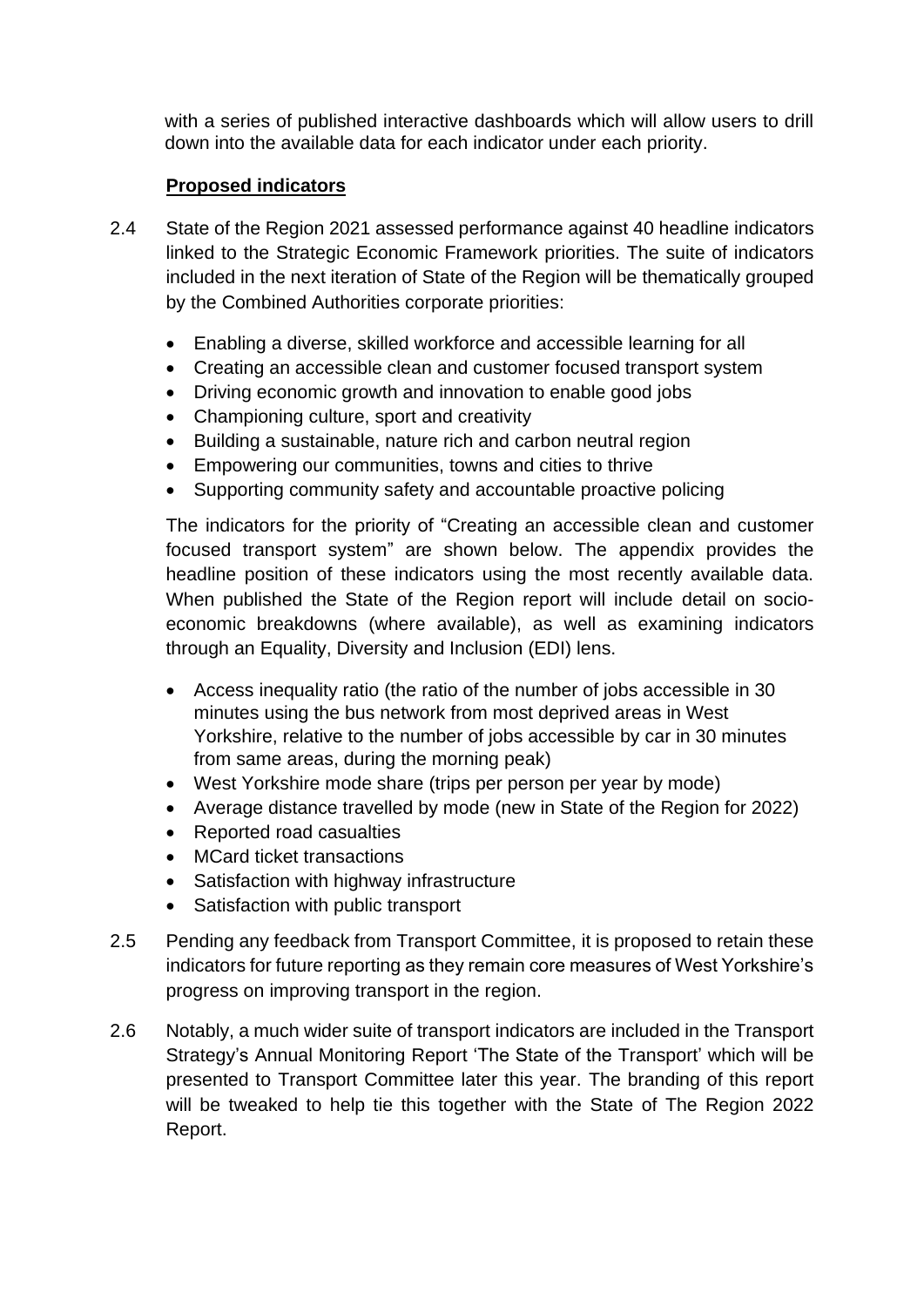# **Levelling up indicators**

- 2.7 The recent Levelling Up white paper also set out a series of indicators linked to 12 levelling up missions. The more than 40 metrics / indicators contained within the White Paper are designed to measure progress in addressing regional and sub-regional disparities in the UK and have some relevance to the CA's own monitoring work. A list of the indicators is provided in the appendix. There are a number of points to note:
	- Many of the indicators are already contained within the existing State of the Region indicator bank
	- A number of the indicators cannot currently be measured at West Yorkshire level although there is an intention on the part of government to make more data available in future. These would be treated as supplementary / contextual indicators (with reporting at Yorkshire and the Humber or national level as data allows) until West Yorkshire level data become available.
- 2.8 The general approach that is recommended is to treat the levelling up metrics (other than those that are already part of the State of the Region basket) as supplementary indicators that will be considered alongside the core indicators (within an appendix to the main report). This is in the interests of keeping the list of indicators to a manageable level and focusing on the metrics that are most directly relevant to our priorities, whilst still reporting on the full range of levelling up indicators, which are clearly of public interest.

# **Equality, diversity and inclusion**

- 2.9 As noted above, State of the Region 2022 will include a dedicated sub-report on Equality, Diversity and Inclusion, which where possible will analyse indicators by individual characteristics, including ethnicity, sex, disability status and deprivation – the purpose is to highlight specific examples of inequalities. For the specific indicators set out above, this will include an examination of age, gender.
- 2.10 Beyond indicators specifically associated with the Transport Committee agenda, State of the Region will provide further insight by applying inclusive growth and equality and diversity lenses to the following indicators:
	- Healthy Life Expectancy
	- Employment rate
	- Qualification / skills attainment
	- Low pay
	- Quality work
	- Participation in education and training (including apprenticeships)
	- Accessibility of jobs by public transport.